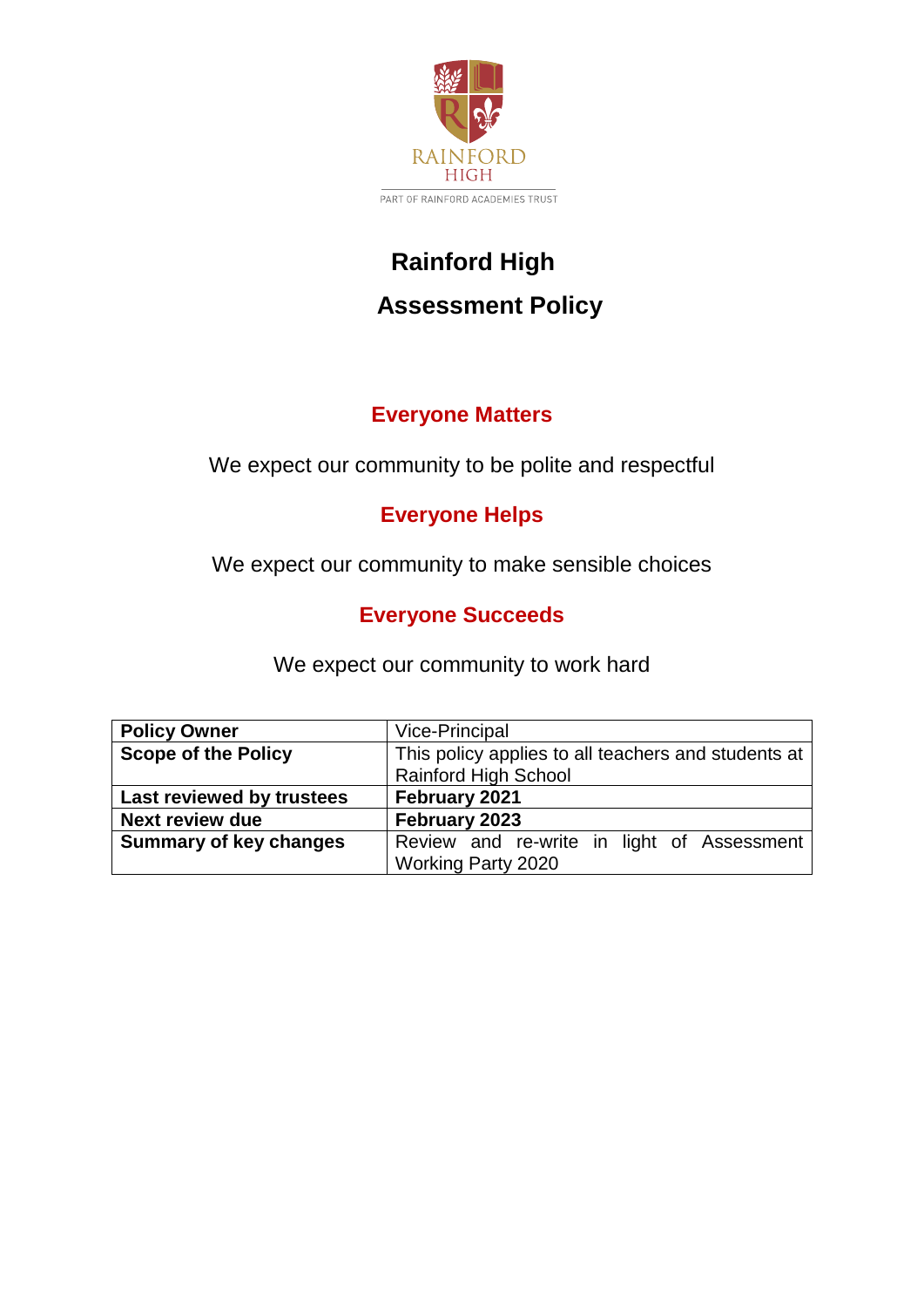#### **RHS Assessment Policy 2021**

## **Everyone Matters -** We expect our community to be polite and respectful

**Everyone Helps -** We expect our community to make sensible choices

**Everyone Succeeds -** We expect our community to work hard

## **INTENT:**

- Teachers need to be able to understand how students are doing, and if teaching has or has not been effective.
- To provide an important opportunity to enhance the interaction between teacher and student: a way of acknowledging students' work, checking the outcomes and making decisions about what teachers and students need to do next, with the primary aim of driving student progress.

## **IMPLEMENTATION: What constitutes assessment?**

Assessment falls into different categories that can be simplified as:

- 1. **Day to Day** often low stakes testing based on interleaving and retrieval practice, quizzes, knowledge organiser tests, 'hands up', mini whiteboard responses.
- 2. **Periodic** typically, mock examinations, formal assessments and assessment windows. Periodic Assessments are usually 'higher-stakes' with important implications for teacher feedback and parental reporting. They must reflect:
	- o lesson objectives and learning outcomes from previous teaching;
	- o milestones in the student's learning route.

Heads of Faculty should ensure that the appropriate Assessment Objectives reflected from Progress Ladders or SoW are addressed in periodic assessments to ensure that those AOs central to students' outstanding progress are tested in an appropriate format.

3. **Transitional** – typically, end of year or Key Stage, including public examinations in KS4 and 5.

Each form of assessment will require different levels of response from staff; staff written responses should be in green, with students' responses in red. All teacher marking should be governed by the principles of being **meaningful, manageable and motivating.**

## **Day to Day Assessment**

- This 'live marking' or 'assessment at the point of learning' feedback can be verbal or written.
- It must ensure that students' work is well-presented, organised, of appropriate detail and quality and commensurate with the student making outstanding progress.

**Periodic Assessment and Transitional Assessment** - including Assessment Windows; formal assessments; end of unit/series tests; mock examinations.

Staff responses will reflect formative marking criteria below, which can often be achieved without extensive written dialogue or comments, but should be given promptly to maximise its effectiveness:

- comments are curricular, subject specific and recognizable to the subject;
- the student's positive self-esteem is promoted;
- lesson objectives, progress ladders and learning outcomes are reflected (as appropriate to Key Stage);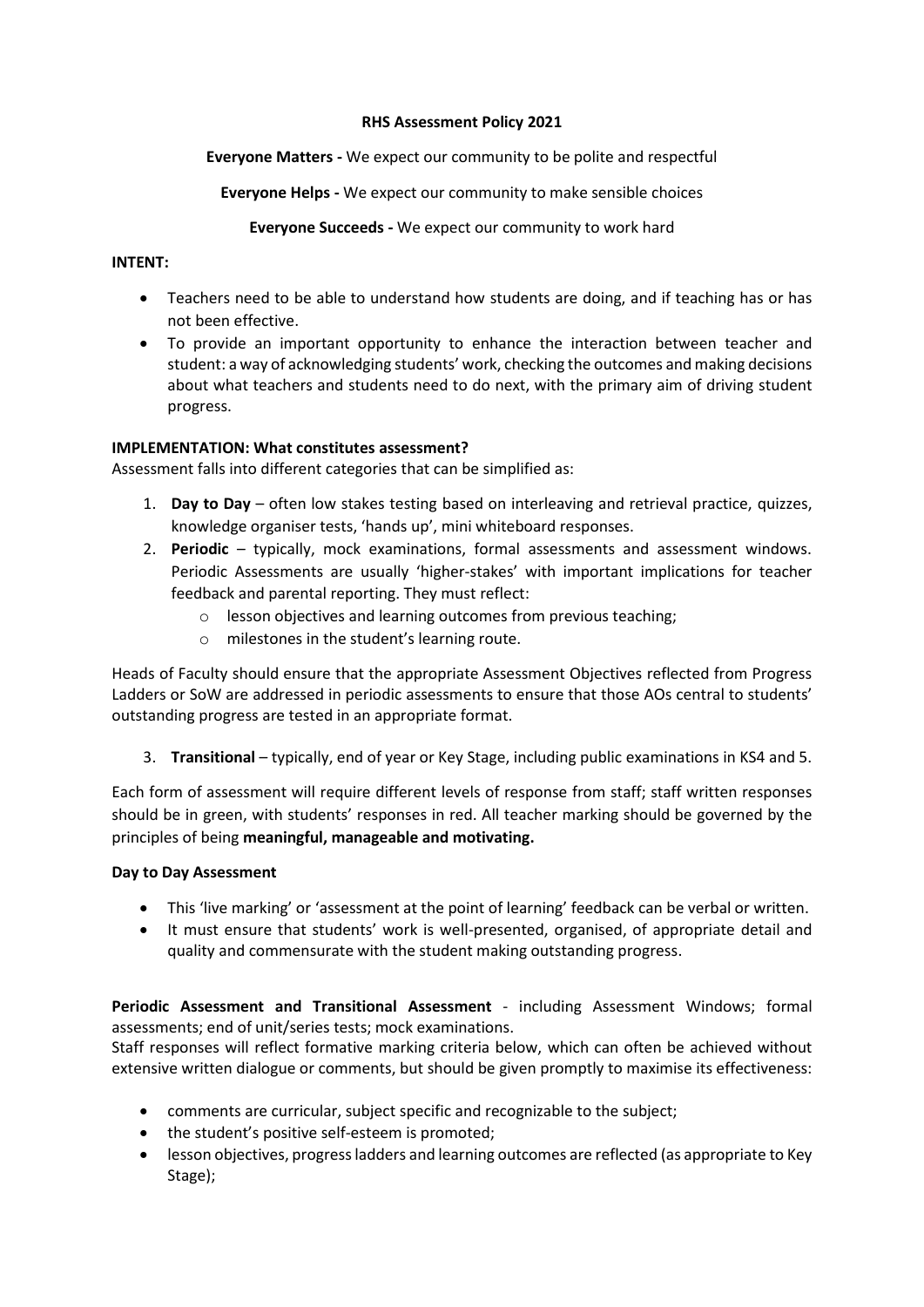- the student's next steps are easy to see;
- further challenges are set;
- uses school agreed literacy codes;
- there is opportunity for students to respond to the comments, including correct and perfect/MRI.
- School will publish an Assessment, Recording and Reporting (ARR) calendar in advance of the academic year, including Assessment Windows for each KS3 year.
- In KS3, there will be formative feedback:
	- o once a half-term for non-core subjects;
	- o twice a half-term for core subjects.
- In KS4 and KS5, there will be two formatively assessed pieces of work each half-term.
- Each department should ensure that there is an appropriate curriculum plan to match the school ARR calendar.
- Students will sit formal assessments in all subjects. These happen twice yearly in Year 7 and 8 and three times a year in Year 9. The results of these assessments, together with the teacher assessed grade, identified Areas for Improvement (AfIs) with suggested strategies to support those AfIs, will be reported home.
- End of Year, Mock Examinations and Assessment Windows are identified across Years 10-13. The same reporting principles will be applied in KS4 and 5.
- Periodic and Transitional assessments should reflect the rigour and challenge associated with students making outstanding progress.

#### **Impact: How should teachers, students, school, parents/carers and Trustees use the information?**

- Teachers will adapt their planning to address gaps in students' skills and knowledge in light of findings from assessments, completing and updating Planning for Progression sheets in line with periodic assessments which will also reflect whole-school priorities.
- Students will engage with teacher feedback through correct and perfect/MRI sessions after feedback and will also complete Progress Reviews in line with the reporting cycle.
- School will use the information submitted from assessments to support students and staff CPD and inform Progress Review Board discussions with HoDs.
- Parents/carers will receive reports in line with the ARR calendar which will include areas for improvement and strategies to support parents and students in addressing the AfIs.
- Trustees will use the information submitted from assessment windows to inform discussion with school leadership as part of the Curriculum and Progress sub-committee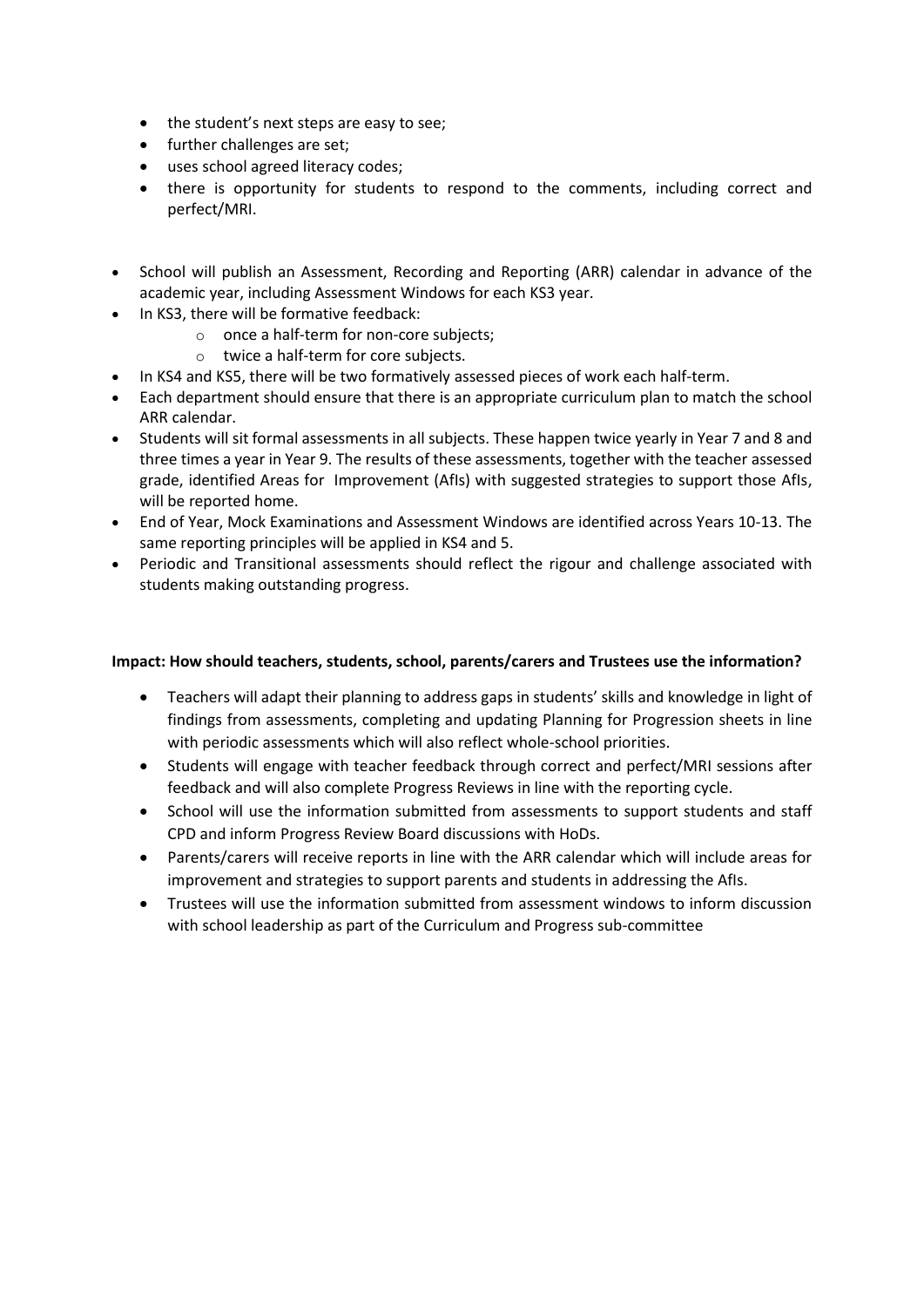#### **Appendix - Advice and Guidance**

#### **Department Checklist/Audit**

| <b>Criteria</b>                                                                                           |  | <b>Notes/Actions</b> |
|-----------------------------------------------------------------------------------------------------------|--|----------------------|
| Day to day assessment and live marking:                                                                   |  |                      |
| are well embedded in department pedagogy ensuring students'                                               |  |                      |
| work is:                                                                                                  |  |                      |
| well-presented, organised, of appropriate detail and<br>$\bullet$                                         |  |                      |
| quality and commensurate with the student making                                                          |  |                      |
| outstanding progress.                                                                                     |  |                      |
| <b>Periodic assessments reflect:</b>                                                                      |  |                      |
| lesson objectives and learning outcomes from previous<br>$\bullet$<br>teaching;                           |  |                      |
| milestones in the student's learning route;<br>٠                                                          |  |                      |
| the rigour and challenge associated with students                                                         |  |                      |
| making outstanding progress;                                                                              |  |                      |
| KS3                                                                                                       |  |                      |
| once per half-term for non-core subjects;                                                                 |  |                      |
| twice per half-term for core subjects.                                                                    |  |                      |
| KS4 & 5                                                                                                   |  |                      |
| twice per half-term                                                                                       |  |                      |
| Staff feedback is meaningful, manageable and motivating                                                   |  |                      |
| ensuring:                                                                                                 |  |                      |
| curricular,<br>subject<br>specific<br>comments<br>are<br>and<br>$\bullet$<br>recognizable to the subject; |  |                      |
| the student's positive self-esteem is promoted;                                                           |  |                      |
| lesson objectives, progress ladders and learning<br>٠                                                     |  |                      |
| outcomes are reflected (as appropriate to Key Stage);                                                     |  |                      |
| the student's next steps are easy to see;                                                                 |  |                      |
| further challenges are set;<br>٠                                                                          |  |                      |
| uses school agreed literacy codes;                                                                        |  |                      |
| there is opportunity for students to respond to the                                                       |  |                      |
| comments, including correct and perfect/MRI.                                                              |  |                      |

#### **Live Marking**

- Reduces teachers' workload outside of lesson hours.
- Encourages teachers to give feedback that is diagnostic, closing in on specific areas to improve.
- Allows for a dialogue between teacher and student, enabling the teacher to provide immediate feedback and a suggested action there and then that the student has to act upon before moving on to the next phase of learning.
- Does NOT have to be written down
- Gives students concise, regular feedback, making it easier for them to improve their learning.
- Don't spend too much time with 1 individual use a peer to support weaker students make sure you 'get round the class', ideally with a green pen in your hand
- **Plan it – share your time equitably amongst those that need it most**